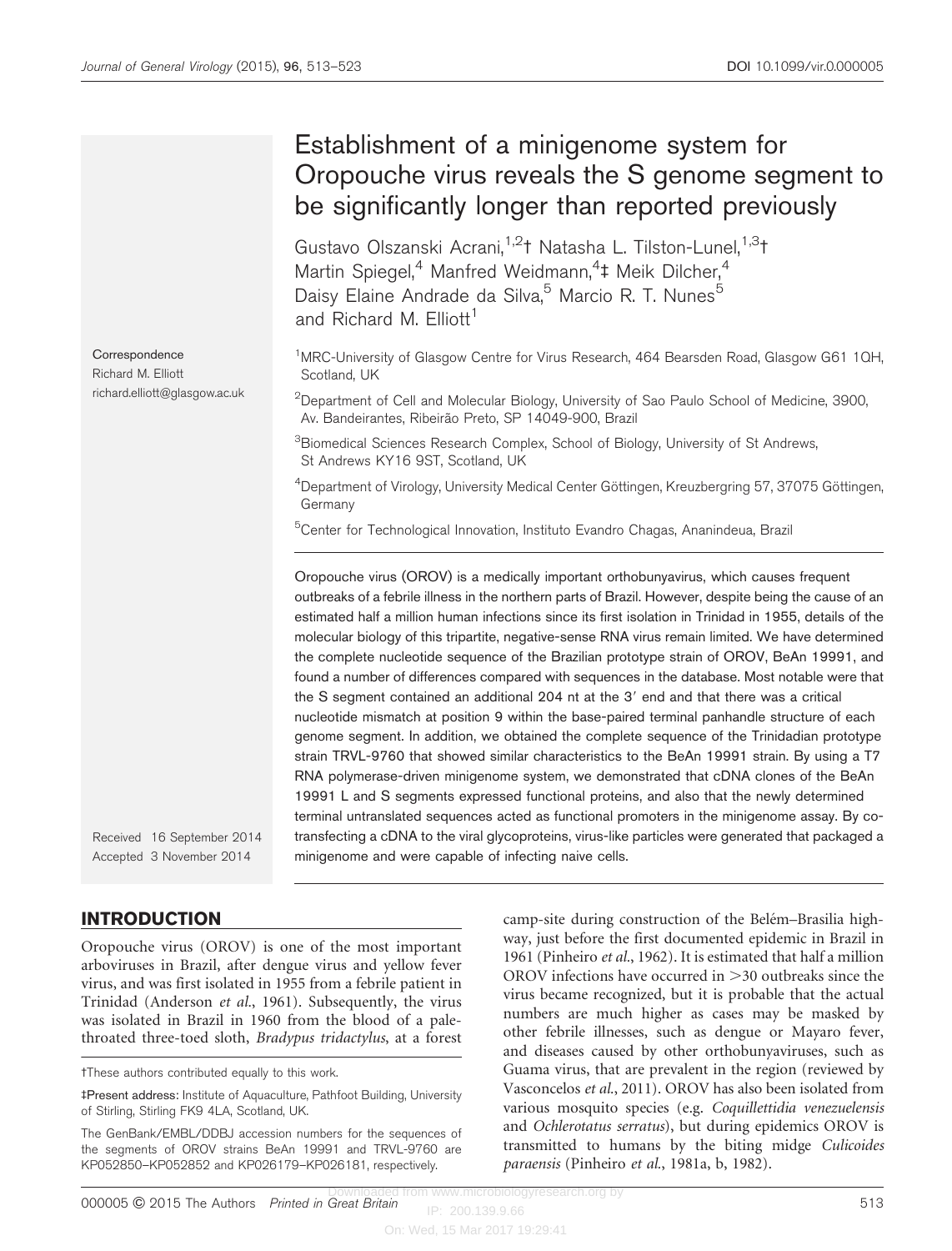OROV belongs to the Simbu serogroup of the genus Orthobunyavirus. The serogroup also includes a number of veterinary pathogens such as Akabane, Aino, Shuni, Sabo and Douglas viruses, as well the newly emerged Schmallenberg virus [\(Afonso](#page-9-0) et al., 2014). OROV is currently the only known human pathogen in the serogroup and recent phylogenetic analysis (Ladner et al.[, 2014b\)](#page-10-0) places it in a clade separate from the other members. Like all bunyaviruses, the OROV genome consists of three segments of negative-sense ssRNA designated large (L), medium (M) and small (S). The L segment encodes the viral polymerase (L protein), and the M segment encodes the glycoproteins Gn and Gc, along with a non-structural protein called NSm. The S segment encodes the viral nucleocapsid protein (N) and a second non-structural protein (NSs) in overlapping reading frames, although both proteins are translated from the same mRNA ([Elliott, 2014](#page-10-0); [Plyusnin & Elliott, 2011](#page-10-0)). The terminal sequences at the  $3'$ and 5' ends of each segment are complementary, allowing the formation of a panhandle structure that is crucial for genome replication and transcription (Barr et al.[, 2003](#page-9-0); [Barr](#page-9-0) [& Wertz, 2004;](#page-9-0) Kohl et al.[, 2004\)](#page-10-0).

The epidemiology and genetic variation of OROV has been widely studied, and phylogenetic analysis of numerous partial S segment sequences (mainly N ORF sequences), together with more limited partial sequence data on the M and L segments, suggested the existence of four genotypes (reviewed by [Vasconcelos](#page-10-0) et al., 2011). However, much less is known about the general molecular biology of OROV or virus–host interactions. To facilitate such investigations we intended to develop a reverse genetics system for OROV, as has been reported for other orthobunyaviruses [\(Elliott,](#page-10-0) [2012](#page-10-0)), including two Simbu group viruses: Akabane virus [\(Ogawa](#page-10-0) et al., 2007) and Schmallenberg virus ([Elliott](#page-10-0) et al., [2013](#page-10-0); [Varela](#page-10-0) et al., 2013). When we produced cDNA clones of the OROV genome segments, we noticed several discrepancies between the viral sequences we obtained and the sequences in the database, notably that the S segment contained an additional 204 nt. The functionality of our cDNA clones was confirmed by establishing minigenome [\(Blakqori](#page-10-0) et al., 2003; [Weber](#page-10-0) et al., 2002) and virus-like particle (VLP) (Shi et al.[, 2007\)](#page-10-0) systems. Our results highlighted the importance of obtaining complete and correct viral sequences, including direct confirmation of the genome termini, in order to establish reverse genetic systems.

# RESULTS

#### Cloning and sequence determination of the genome of OROV strain BeAn 19991

Total RNA was extracted from BHK-21 cells infected with OROV strain BeAn 19991 (prototype Brazilian strain isolated from B. tridactylus) and reverse transcribed using random primers. Segment-specific oligonucleotides, based on available complete sequences in GenBank [L, accession number NC\_005776.1 [\(Aquino](#page-9-0) et al., 2003); M, NC\_005775.1 (Wang et al.[, 2001\)](#page-10-0); and S, NC\_005777.1; V. H. Aquino and

others, unpublished], were used in PCR [\(Table 1\)](#page-2-0). Full-length cDNAs were cloned into the T7 RNA polymerase transcription plasmid TVT7R(0,0) [\(Johnson](#page-10-0) et al., 2000); the inserts included an extra G residue at their 5' ends for efficient T7 transcription and the cDNAs were cloned such that T7 polymerase would transcribe anti-genome-sense RNAs, as described previously [\(Elliott](#page-10-0) et al., 2013). Descriptions of the sequences in this paper are presented for the antigenomesense RNA, in the conventional  $5' \rightarrow 3'$  orientation.

The full-length L segment sequence that we obtained was 6852 nt in length, 6 nt longer than GenBank accession number NC\_005776.1. Alignment of our sequence with that of GenBank accession number NC\_005776.1 revealed a number of differences in the regions from nt 2405 to 2450 and from nt 2592 to 2617, resulting in amino acid changes in the region from aa 798 to 812 and from aa 860 to 867 [\(Fig. 1\)](#page-3-0). We verified the sequence of this region by reverse transcription (RT)-PCR amplification of a fragment from nt 2130 to 2980 using specific primers and viral RNA as template. Furthermore, alignment of our sequence with partial sequences of the L segments of OROV strains TRVL-9760, GML-444479 and IQT-1690 (GenBank accession numbers KC759122.1, KC759128.1 and KC759125.1, respectively) revealed that, apart from a few variations at the nucleotide level, the translated amino acid sequence for this region was conserved ([Fig. 1\)](#page-3-0). Therefore, we consider the published sequence for the BeAn 19991 L segment contains some errors in this region. In addition, we noted two other amino acid differences: L to F at position 415 and N to D at position 1021. Both of these have been confirmed by independent sequence analysis of our stock of virus, and the F residue at position 415 is also found in the L protein of other strains of OROV (TRVL-9760, GML-444479 and IQT-1690).

The terminal sequences of the L segment UTRs were determined by a 3' RACE procedure on total infected cell RNA, using oligonucleotides designed to anneal to either the genomic or antigenomic strands. Position 9 of the 5' UTR was determined as a C residue and the corresponding  $-9$  position in the 3' UTR was determined as an A residue, resulting in the characteristic mismatch that has been observed in the predicted panhandle structure of other orthobunyavirus genome segments (Kohl et al.[, 2004](#page-10-0)). This mismatch is not recorded in the published sequence. Additionally, position 18 at the 5' end was determined to be a U rather than a C residue, as in the published sequence [\(Fig. 2](#page-4-0)).

The full-length M segment was determined to be 4385 nt in length, in agreement with the published sequence. There were a small number of nucleotide variations compared with GenBank accession number NC\_005775.1, six of which resulted in amino acid differences: I274F, F587L, K614N, D750G, K981Q and G982S. The sequences encoding these residues were confirmed in independent cDNA clones of the M segment cDNA and also by specific RT-PCR amplification of appropriate regions of the viral RNA. Results from RACE analysis revealed two single nucleotide differences in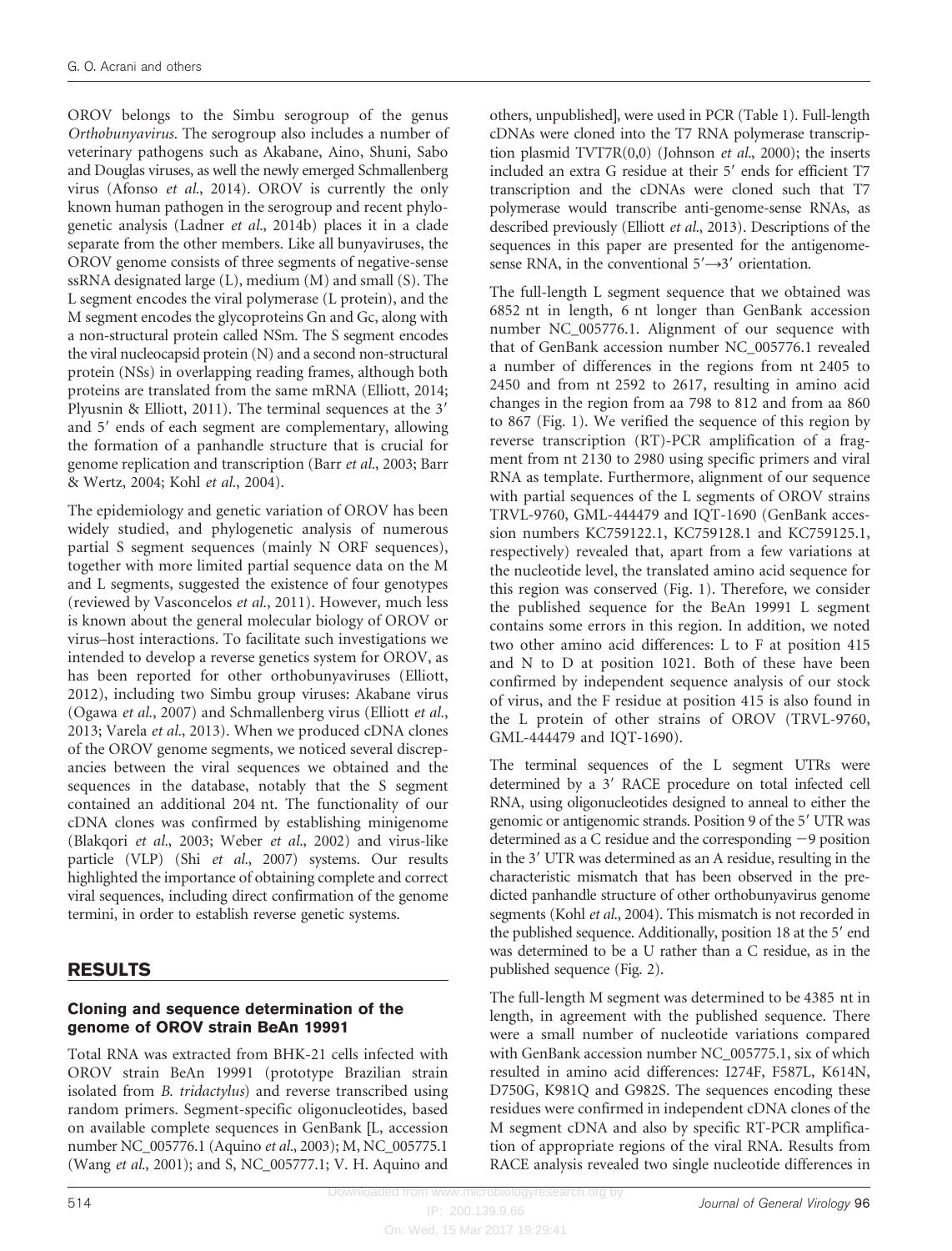#### <span id="page-2-0"></span>**Table 1.** Oligonucleotides used in this study

| Oligonucleotide | Sequence $(5' \rightarrow 3')$                                                | Segment/gene | Position   |
|-----------------|-------------------------------------------------------------------------------|--------------|------------|
| OROLFg          | GGGGTACCCGTCTCATATAGAGTAGTGTGCTCCTATTCCG                                      |              | $1 - 19$   |
| OROL1           | GAAGTTAGTTAGATATGTCT                                                          |              | 3706-3687  |
| OROLRg          | GCTCTAGACGTCTCTACCCAGTAGTGTGCTCCTATTTAG                                       |              | 6833-6852  |
| OROL2           | CCCTTGTGAACTCAATGGTA                                                          |              | 3537-3556  |
| OROMFg          |                                                                               | М            | $1 - 25$   |
| OROMRg          | GCTCTAGACGTCTCTACCCAGTAGTGTGCTACCGACAACAATTT                                  | M            | 4508-4484  |
| OROSFg          | GGGGTACCCGTCTCATATAGAGTAGTGTGCTCCACAATTC                                      | S            | $1 - 20$   |
| OROSRg          | GCTCTAGACGTCTCTACCCAGTAGTGTGCTCCACTATAT                                       | S            | 754-735†   |
| OROdelNSsF      | GAGTTCATTTTCAACGACGTACCACAACGGACTACATCTACATTTGATCCGGAGGCAGCATACGTAGCATTTGAAGC | delNSs       | $51 - 127$ |
| OROdelNSsR      | GCTTCAAATGCTACGTATGCTGCCTCCGGATCAAATGTAGATGTAGTCCGTTGTGGTACGTCGTTGAAAATGAACTC | delNSs       | $127 - 51$ |
| pTM1-OROVL-F    | AAAACACGATAATACCATGTCACAACTGTTGCTCAACCAATATCG                                 |              | $44 - 72$  |
| pTM1-OROVL-R    | TTAATTAGGCCTCTCTTAGAAGTCAAATTTGGATTTGCCAGT                                    |              | 6802-6776  |
| pTM1-OROVM-F    | AACACGATAATACCATGGCGAATTTAATAATTATTTCAATGGTTC                                 | Glycoprotein | $32 - 62$  |
| pTM1-OROVM-R    | TTAATTAGGCCTCTCCTACTTGATTTTCTGCTCCATGGCATATTCTATTTCATGTCTGATT                 | Glycoprotein | 4294-4249  |
| pTM1-OROVS-F    | AAACACGATAATACCATGTCAGAGTTCATTTTCAACGATGTACCAC                                | N            | $45 - 75$  |
| pTM1-OROVS-R    | TTAATTAGGCCTCTCCTATATGTCAATTCCGAATTGGCGCAAGAAGTCTCTTGCTGC                     | N            | 740-699    |
| OROVL_anti      | <b>ACCTCTCCAAAAATCTCATT</b>                                                   | L 5' UTR     | 384-365    |
| OROVL_gen       | GAACTAGACAATTGTATTCA                                                          | L 3' UTR     | 6494-6513  |
| OROVM anti      | CTAATATCACATGCTGCTCTACATG                                                     | M 5' UTR     | 396-372    |
| OROVM_gen       | GCACATATCTGTGGGAGAGACAT                                                       | M 3' UTR     | 3959-3981  |
| OROSlig1        | CTTGCGCCAATTCGGAATTGAC                                                        | S UTR        | 713-734    |
| OROSlig2        | GGTACATCGTTGAAAATGAAC                                                         | S UTR        | $73 - 53$  |

\*Viral sequences are shown in bold. DBased on GenBank accession number NC\_005777.1.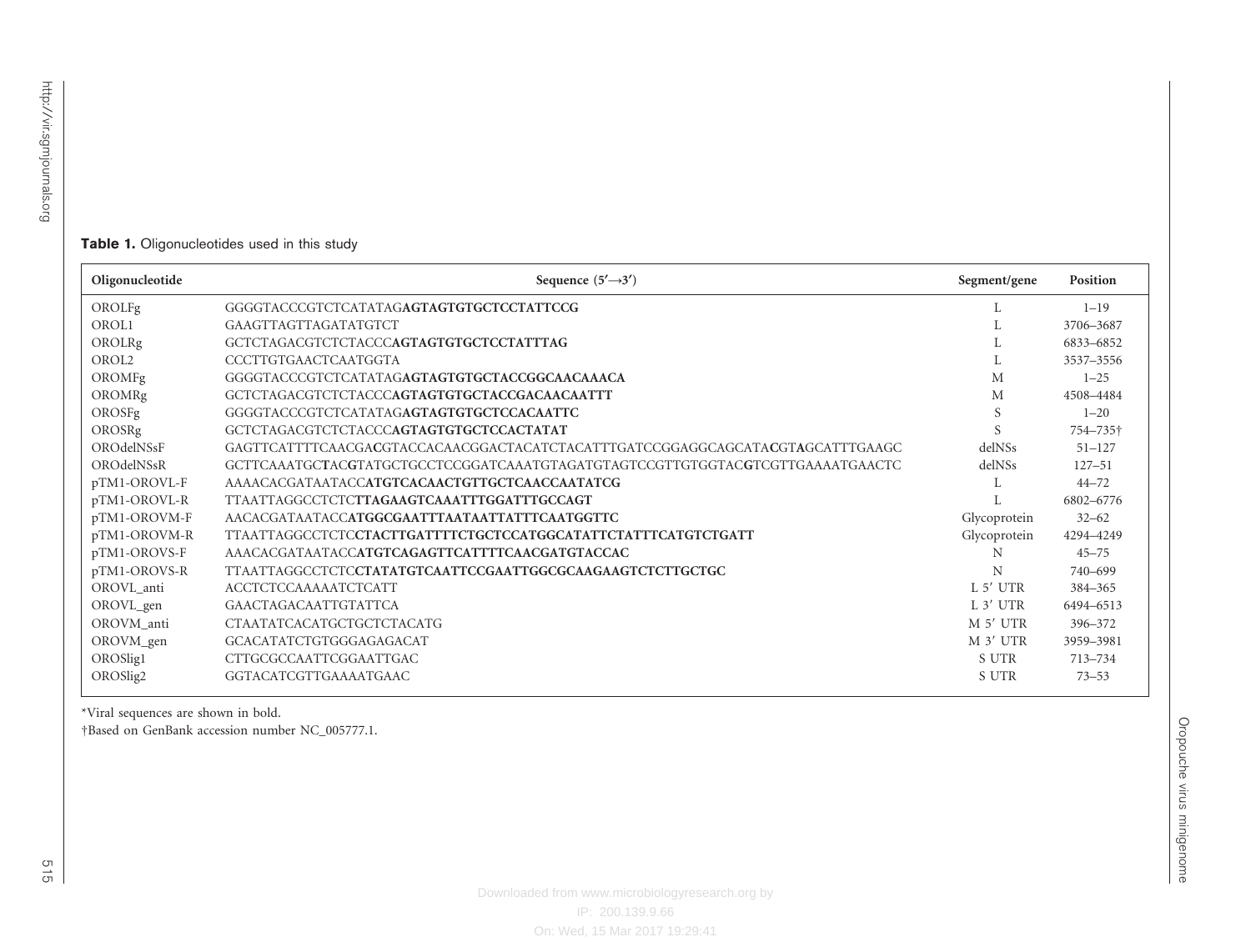<span id="page-3-0"></span>

| Nucleotide alignment                                                                                                                                                                                                                                                                                                                                                                                                             |      | 2400 |      | 2420 |                                                                              | 2440 |                                                                                                                                                                                                                                                                                                                                                     |  |
|----------------------------------------------------------------------------------------------------------------------------------------------------------------------------------------------------------------------------------------------------------------------------------------------------------------------------------------------------------------------------------------------------------------------------------|------|------|------|------|------------------------------------------------------------------------------|------|-----------------------------------------------------------------------------------------------------------------------------------------------------------------------------------------------------------------------------------------------------------------------------------------------------------------------------------------------------|--|
| BeAn 19991, NC 005776 CCATGGTCAG AGATACCTGC TAAGC-GACT GTCACTT--A ATGTTTTAAT TTACTCA-TT GCAGGAA--C 2444<br>GML-444479, KC759128 CCGTGGTCAG AGATACCTGC TAAGCAGACT GTTAACTTAA AAGTTTTGAT TTACTCAATT GCAAGGAATT 2435                                                                                                                                                                                                                | 2460 |      | 2480 |      | 2500                                                                         |      | BeAn 19991 (new data) CCATGGTCAG AGATACCTGC TAAGCAGACT GTCAACTTAA ATGTTTTAAT TTACTCAATT GCAAGGAACT 2450<br>IQT-1690, KC759125 CCATGGTCAG AGATACCTGC CAAGCAGACT GTCAACTTAA ATGTTTTAAT TTACTCAATT GCAAGGAACT 2395<br>TRVL-9760, KC759122 CCATGGTCAG AGATACCTGC TAAGCAGACT GTCAACTTAA ATGTTTTAAT TTATTCAATT GCAAGGAATT 2438<br>2520                    |  |
| BeAn 19991, NC 005776 TGAATTTAGA TACTTCAAGA CATAATTTTG TAAGAAGCCG GGTGGAAAAC GCAAATAATT TCAACAGATC 2514<br>GML-444479, KC759128 TGAATTTAGA TACTTCAAGA CATAATTTCG TAAGAAGCCG AGTAGAAAAT GCAAATAATT TCAACAGGTC 2505                                                                                                                                                                                                                |      | 2540 |      | 2560 |                                                                              | 2580 | BeAn 19991 (new data) TGAATTTAGA TACTTCAAGA CATAATTTTG TAAGAAGCCG GGTGGAAAAC GCAAATAATT TCAACAGATC 2520<br>IQT-1690, KC759125 TGAACTTAGA TACTTCAAGA CATAATTTTG TGAGGAGCCG AGTAGAAAAT GCAAATAACT TTAACAGATC 2465<br>TRVL-9760, KC759122 TGAATTTAGA TACTTCAAGA CATAATTTTG TAAGAAGCCG GGTAGAAAAT GCAAATAATT TCAACAGATC 2508                            |  |
| BeAn 19991, NC 005776 TATAACGACA ATATCTACTT TTACCAGCTC AAAATCATGC ATTAAGATTG GTGATTTTGA AGAAGAAAAA 2584<br>GML-444479, KC759128 TATAACAACA ATATCTACCT TTACCAGTTC GAAATCATGC ATCAAGATTG GTGATTTTGA AGAAGAAAAA 2575                                                                                                                                                                                                                | 2600 |      | 2620 |      | 2640                                                                         |      | BeAn 19991 (new data) TATAACGACA ATATCTACTT TTACCAGCTC AAAATCATGC ATTAAGATTG GTGATTTTGA AGAAGAAAAA 2590<br>IQT-1690.KC759125 TATAACGACA ATATCCACCT TTACCAGCTC GAAATCATGT ATTAAGATTG GTGATTTTGA AGACGAGAAA 2535<br>TRVL-9760, KC759122 TATAACGACA ATATCTACTT TTACCAGCTC AAAATCATGC ATTAAGATTG GTGATTTTGA AGNNNNNNNN 2578<br>2660                     |  |
| BeAn 19991, NC 005776 A-GAGAAAAA CTAAGAATGA TACAAAAGAA ACTTGCAAAG GATATTTCTA AATTAACCAT AGCCAACCCA 2653<br>GML-444479.KC759128 AAGAAAAAAA CCAAAAATGA TGCAAA-AAA GCTTGCAAAG GATATTTCTA AATTAACTAT AGCCAATCCA 2644                                                                                                                                                                                                                 |      |      |      |      |                                                                              |      | BeAn 19991 (new data) AAGAGAAAAA CTAAGAATGA TACAAA-GAA ACTTGCAAAG GATATTTCTA AATTAACCAT AGCCAACCCA 2659<br>IQT-1690, KC759125 AAGAGGAAAA CCAAAAATGA TGCAAA-GAA ACTAGCAAAG GATATTTCTA AATTAACTAT AGCCAATCCA 2604<br>TRVL-9760. KC759122 NNNNNNNAAA CTAAGAATGA TACAAA-GAA ACTTGCAAAG GATATTTCTA AATTAACCAT AGCCAACCCA 2647                            |  |
| Amino acid alignment<br>780                                                                                                                                                                                                                                                                                                                                                                                                      |      |      | 800  |      | 820                                                                          |      | 840                                                                                                                                                                                                                                                                                                                                                 |  |
| BeAn 19991, NC 005776<br>BeAn 19991 (new data)<br>GML-444479, KC759128<br>IQT-1690, KC759125<br>TRVL-9760, KC759122                                                                                                                                                                                                                                                                                                              |      |      |      |      | DLAKTVLEIE KEQRESLPEP WSEIPAKQTV NLNVLIYSIA RNLNLDTSRH NFVRSRVENA NNFNRSITTI |      | DLAKTVLEIE KEQRESLPEP WSEIPAKR-L SLNVLIYSL- QELNLDTSRH NFVRSRVENA NNFNRSITTI 828<br>830<br>DLAKTVLEIE KEORESLPEP WSEIPAKOTV NLKVLIYSIA RNLNLDTSRH NFVRSRVENA NNFNRSITTI 839<br>DLAKTVLEIE KEQRESLPEP WSEIPAKQTV NLNVLIYSIA RNLNLDTSRH NFVRSRVENA NNFNRSITTI 826<br>DLAKTVLEIE KEQRESLPEP WSEIPAKQTV NLNVLIYSIA RNLNLDTSRH NFVRSRVENA NNFNRSITTI 840 |  |
| BeAn 19991, NC 005776 STFTSSKSCI KIGDFEEEKR EKLRMIQKKL AKDISKLTIA NPAFLDEITN EHEIRHSTYE DLKQSIPDYT 898<br>BeAn 19991 (new data) STFTSSKSCI KIGDFEEEKK RKTKNDTKKL AKDISKLTIA NPAFLDEITN EHEIRHSTYE DLKQSIPDYT 900<br>GML-444479.KC759128 STFTSSKSCI KIGDFEEEKK KKTKNDAKKL AKDISKLTIA NPAFLDEITN EHEIRHSTYE DLKOSIPDYT 909<br>TRVL-9760, KC759122 STFTSSKSCI KIGDFEXXXX XXTKNDTKKL AKDISKLTIA NPAFLDEITN EHEIRHSTYE DLKQSIPDYT 910 |      | 860  |      | 880  |                                                                              | 900  | IQT-1690, KC759125 STFTSSKSCI KIGDFEEEKK RKTKNDAKKL AKDISKLTIA NPAFLDEITN EHEIRHSTYE DLKQSIPDYT 896                                                                                                                                                                                                                                                 |  |

Fig. 1. Alignment of part of the OROV L segment highlighting the differences between the published sequence for the BeAn 19991 strain (GenBank accession number NC\_005776) and the sequence obtained in this study (new data), along with three published OROV sequences from different genotypes GML-444479, IQT-1690 and TRVL-9760 (GenBank accession numbers KC759128.1, KC759125.1 and KC759122.1, respectively). The nucleotide alignment is shown in the top panel and the amino acid alignment is shown in the bottom panel. Alignments were performed using CLC Genomics Workbench 6.5.

the  $5'$  UTR (C at position 9 and A at position 15) and one difference at the  $3'$  end (U at position 15) compared with the database sequence. Thus, the predicted panhandle has a C/A mismatch at position 9/–9 and a U/A pairing at position 15/–15 [\(Fig. 2](#page-4-0)).

The PCR to amplify the S segment surprisingly generated two products of ~750 and 1000 bp ([Fig. 3a](#page-5-0)). After cloning, the sequences of both products were determined. The nucleotide sequence of the smaller fragment was identical to GenBank accession number NC\_005777 (V. H. Aquino and others, unpublished) that is described as 'Oropouche virus segment S, complete genome', but no strain designation is given. Saeed et al. [\(2000\)](#page-10-0) reported the complete sequence of the TRVL-9760 strain of OROV also to be 754 nt, although GenBank accession number AF164531 only gives the coding sequence for this strain. In addition, the sequence of the N ORF of the BeAn 19991 was also reported by [Saeed](#page-10-0) et al. [\(2000\)](#page-10-0) (GenBank accession number AF164532) and the amino acid sequence was identical to that that we obtained.

The larger fragment contained an additional 204 nt after the apparent consensus  $3'$  terminal sequence in the GenBank entry ([Fig. 3b\)](#page-5-0).

The DNA products were extracted from the gel and used as templates in further PCR. The shorter template gave rise to a single, similarly sized amplicon, whereas the longer template again generated products ~750 and 1000 bp in length ([Fig. 3c\)](#page-5-0). To investigate this observation further, we amplified the S segment of a clinical isolate of OROV (H759025 AMA2080; N. L. Tilston-Lunel, M. R. T. Nunes & R. M. Elliott, unpublished) using the same primers and PCR conditions that were used for BeAn 19991, and again observed two amplified DNA fragments (data not shown). The sequences of both of these amplicons largely matched that of the BeAn 19991 products (data not shown).

Inspection of the 'long' sequence showed that nt 735–752 could allow annealing of the primer used in PCR ([Fig. 3d](#page-5-0)). Thus, binding of the primer to this internal sequence in the S segment would result in a cDNA product with a terminus matching that of the orthobunyavirus consensus sequence, making it appear complete. Using 3' RACE and RNA ligation methods, we confirmed that the OROV S segment did indeed contain the additional 204 nt at the 3' end (data not shown). Therefore, the full-length OROV S segment is 958 nt in length.

On: Wed, 15 Mar 2017 19:29:41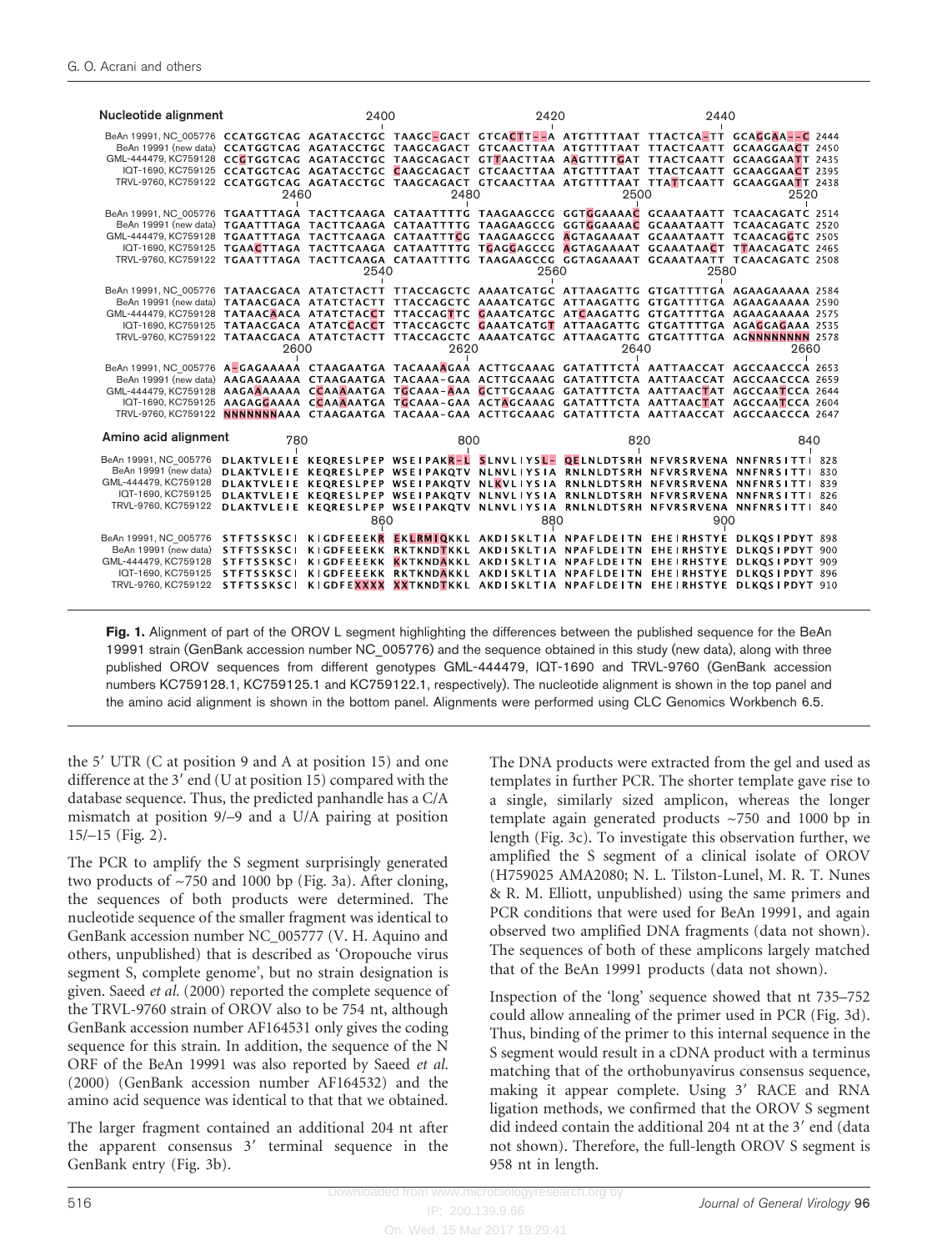<span id="page-4-0"></span>

Fig. 2. Comparison of the published and the revised OROV BeAn 19991 UTR sequences shown as a panhandle structure (antigenomic sense). The terminal 11 conserved residues are separated by a vertical line. Differences are highlighted in red.

The corrected sequences of the OROV strain BeAn 19991 genome have been deposited in GenBank with accession numbers KP052850 (L), KP052851 (M) and KP052852 (S).

#### Sequence determination of the OROV TRVL-9760 strain

Determination of the complete sequence of another strain of OROV, the Trinidadian prototype TRVL-9760, was carried out independently from that of the BeAn 19991 strain. Total RNA was extracted from infected murine type I IFN receptor-deficient (IFNAR<sup>-/-</sup>) cells and reverse transcribed using random hexamer primers. Sequences comprising the L, M and S segment ORFs were amplified by RT-PCR using specific oligonucleotides based on the available sequences (GenBank accession numbers NC\_005776.1, NC\_ 005775.1 and NC\_005777.1, as described above). Whilst the N ORF sequence was completely amplified in one step, the L and the M segment ORF sequences were amplified as six (L) or three (M) overlapping fragments. The resulting cDNAs were inserted into the TA-vector pCRII and their sequences were determined by Sanger sequencing. In comparison with the BeAn 19991 L ORF sequence (GenBank accession number NC\_005776.1), the TRVL-9760 L ORF contained 151 nt exchanges, seven single nucleotide insertions and one single nucleotide deletion. Whilst 134 of the 151 nt exchanges were silent, the nucleotide insertions and deletions which were found from nt 2405 to 2446 and from nt 2592 to 2617 led to several amino acid exchanges and the insertion of two additional amino acids at aa 799 and 810 ([Fig. 1](#page-3-0)). The majority of the amino acid substitutions caused by single nucleotide exchanges were found in the N-terminal half of the L ORF (A136T, M145V, N210S, N273D, Q308K, S313N, I355V, F415L, D442N, T479A, I558M, T640A,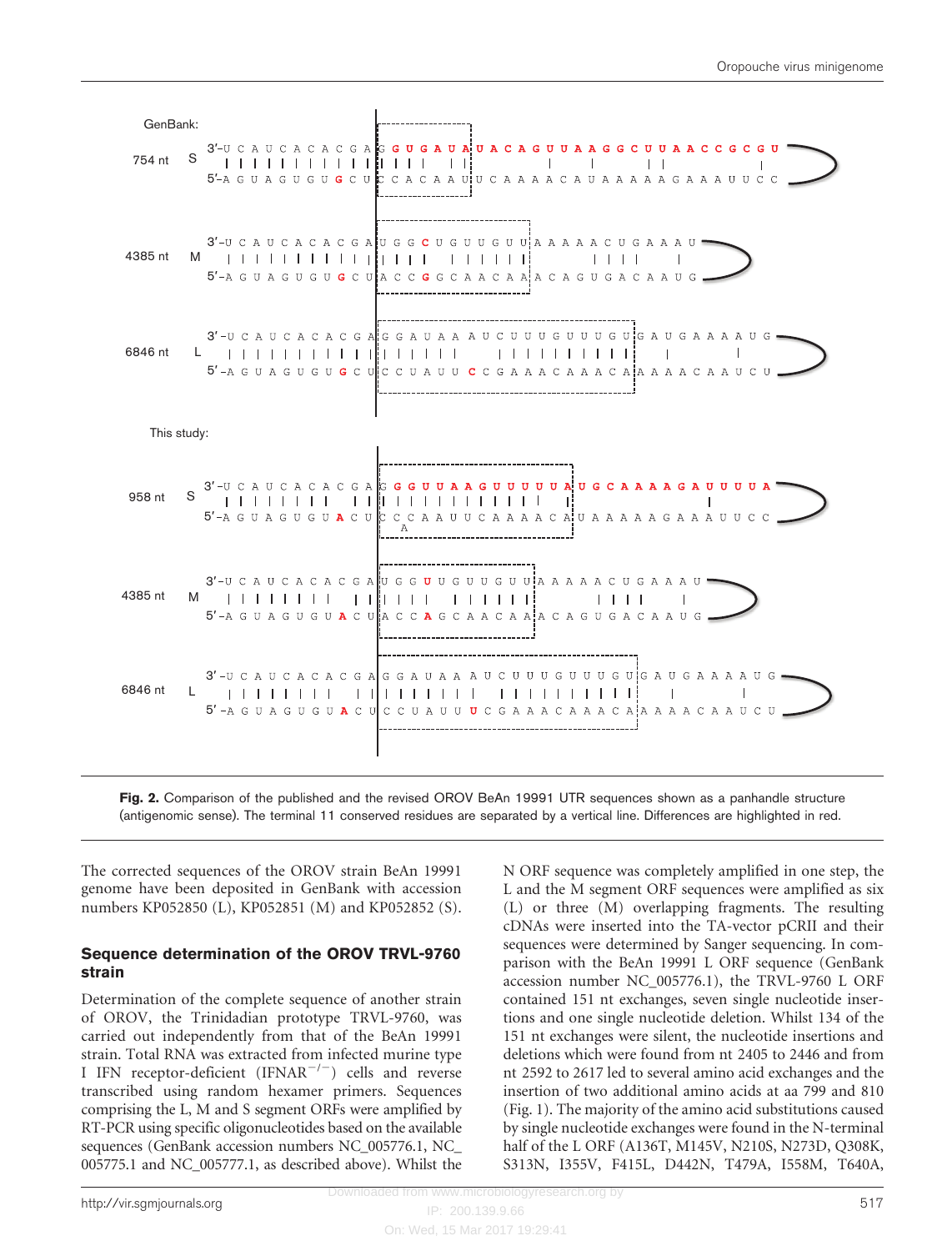<span id="page-5-0"></span>

Fig. 3. Analysis of the OROV S segment. (a) Agarose gel electrophoresis of the S segment RT-PCR product. (b) Schematic drawing of the OROV S segment, comparing the published sequence of 754 bp (upper drawing) with the newly determined 958 bp sequence (lower drawing). Black boxes, N ORF; grey boxes, NSs ORF; hatched boxes, UTRs. The sequence is presented in the antigenomic  $5'-3'$  sense. Numbers indicate nucleotide positions in the sequence. (c) Agarose gel electrophoresis of reamplified DNA products using the 754 and 958 bp PCR products as template. (d) Diagram showing the potential internal binding site (bold) in the OROV S segment. Numbers represent nucleotide positions. OROSRg primer represents the primer sequence that was used in this paper to amplify the S segment.

S921N, L974I and S1021N), whilst only three exchanges were found in the C-terminal half (T1159I, E2056G and R2241K). When compared with the BeAn 19991 M ORF sequence (GenBank accession number NC\_005775.1), the TRVL-9760 M ORF showed 100 nt exchanges, with 15 of them leading to amino acid substitutions (S12G, I13V, L67P, A244V, I274F, T463I, A609T, K615N, V732L, D750G, R801K, V846I, S849G, V1241I and M1363I). For the TRVL-9760 N ORF, we detected 13 nt exchanges in comparison to the BeAn 19991 N ORF sequence (GenBank accession number NC\_005777.1), but none of these exchanges led to an amino acid substitution. Three of these nucleotide exchanges also affected the overlapping NSs ORF and two of them led to amino acid exchanges (K13R and N74S).

To determine the sequence of the complete L, M and S segments, pyrosequencing was performed. OROV genomic RNA isolated from supernatants of infected murine  $IFNAR^{-/-}$ cells was converted to dsDNA by whole-transcriptome amplification, which served as starting material for a shotgun library preparation. After pyrosequencing of the shotgun library, de novo assembly with the obtained sequence reads was performed which resulted in sequences for the OROV L, M and S ORFs identical to those obtained by Sanger sequencing. It was not, however, possible to determine the sequences of the non-coding regions by de novo assembly. Therefore, an additional reference mapping was performed using the OROV genomic segment sequences from GenBank as reference. With this approach we were able to map the obtained sequence reads to the complete L and the M segment

sequences (GenBank accession numbers NC\_005776.1 and NC\_005775.1). In the case of the S segment, however, it was not possible to map the sequence reads to the 3' end of the S segment sequence (GenBank accession number NC\_005777.1), but mapping was possible for the 5' non-coding end and the N ORF. We therefore performed another round of reference mapping using an S segment fragment comprising the 5' end and the N ORF of GenBank accession number NC\_005777.1 as reference sequence. Using this approach, the reference mapping resulted in an S segment sequence with an additional  $204$  nt at the  $3'$  end.

The complete sequences of the OROV strain TRVL-9760 genome segments have been deposited in GenBank with accession numbers KP026179 (L), KP026180 (M) and KP026181 (S).

#### Establishment of an OROV minigenome system

Minigenome systems have been described for a number of orthobunyaviruses, and comprise a negative-sense genome analogue encoding a reporter gene that is packaged into ribonucleoprotein complex, transcribed and replicated by co-expressed viral N and L proteins, leading to measurable reporter activity ([Elliott, 2012](#page-10-0)). After confirmation of the nucleotide sequences, the ORFs in each segment are amplified by PCR and subcloned into the pTM1 expression vector (Moss et al.[, 1990\)](#page-10-0). Minigenome constructs are created by replacing the viral ORF in each segment with the sequence for Renilla luciferase and then inverting the insert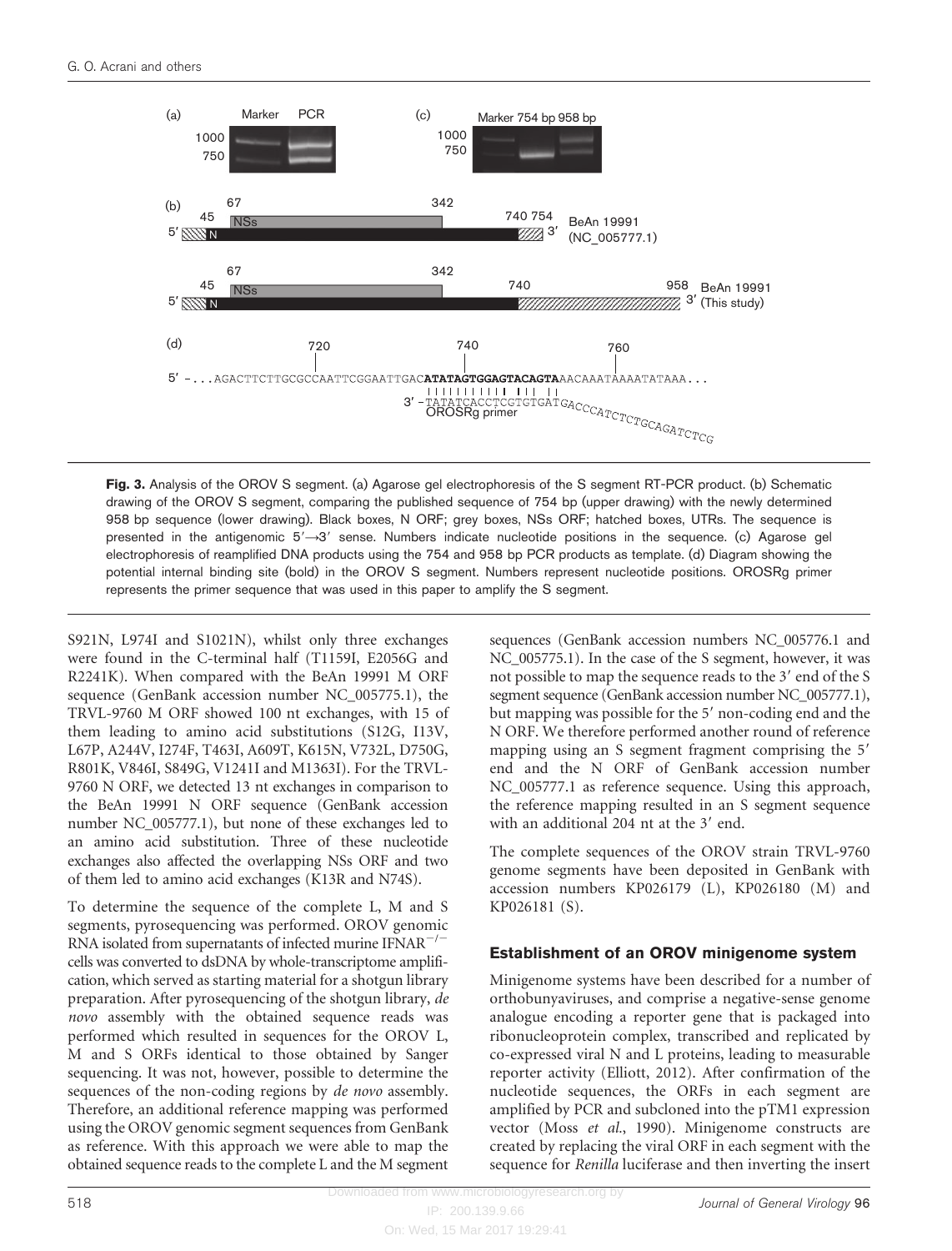in plasmid  $TVT7R(0,0)$  [\(Johnson](#page-10-0) *et al.*, 2000) so that  $T7$ transcripts would be in the genomic sense [\(Weber](#page-10-0) et al., [2001\)](#page-10-0). We first used a minigenome based on the OROV M segment, as studies with Bunyamwera virus (BUNV) showed the M segment minigenome to be the most active (Barr et al.[, 2003\)](#page-9-0). However, initial attempts using the M segment UTR sequences as reported in GenBank gave low activity over background. When we subsequently obtained the M segment terminal sequences by 3' RACE analysis and redesigned the minigenome accordingly, with the C/A mismatch at position 9/–9, high levels of luciferase activity were observed, indicating that (i) both N- and L-expressing constructs were functional and (ii) that the M segment UTR sequences determined herein were active promoters. The amounts of transfected N- and L-expressing plasmids were titrated to determine the optimal amounts that gave maximum luciferase activity (data not shown), and the optimized amounts used in all further experiments.

The effects of nucleotide differences in the M segment UTR on minigenome activity are compared in [Fig. 4\(a\)](#page-7-0). The minigenome with UTR sequences as previously published (9C/G, 15C/G) showed low activity, whereas the minigenome with UTR sequences as determined in our work (9C/A, 15U/ A) showed >2000-fold increased activity over background (cells where no L-expressing plasmid was transfected). However, it was not just the mismatch at position 9/–9 that was critical for maximal activity, but also the base-pairing at position 15/–15, as the minigenome with the position 9 C/A mismatch but C/G at position 15/–15 showed only 500-fold increase in activity. Introduction of the U/A pairing was not able to rescue activity when position 9/–9 was C/G and other nucleotide combinations at position 15 were less active than U/A. Taken together, these results highlight the importance of certain residues within the M segment promoter.

The minigenome assay was also used to compare the short and long S segment UTR sequences [\(Fig. 4b\)](#page-7-0). Minigenome constructs contained the same 5' UTR and either the 14 nt (as previously published) or 218 nt (as determined herein) long 3' UTR. The minigenome with the short UTR was inactive, whereas the minigenome with the  $218$  nt  $3'$  UTR showed robust luciferase activity. Lastly, we compared L segment-derived minigenomes with either a C or U residue at position  $18$  in the  $5'$  UTR. Both minigenomes gave similar high luciferase activity [\(Fig. 4c](#page-7-0)).

Together, these results confirmed that the N and L proteins were functional in a minigenome assay, and also that the UTR sequences as determined for the S, M and L segments were functional promoters, and that a base mismatch at position 9/–9 was critical for promoter activity.

### VLP production assay

To investigate whether the glycoprotein gene was also functional, a VLP assay was developed. In addition to the M segment minigenome, N- and L-expressing plasmids, cells were also transfected with a plasmid expressing the glycoprotein precursor. Luciferase activity was measured in these donor cells at 24 and 48 h post-transfection [\(Fig. 5a\)](#page-7-0), and it was noted that there was a significant increase in luciferase activity in cells additionally transfected with the glycoprotein cDNA at 48 h, suggesting spread of VLPs within the culture. The supernatants from transfected cells were harvested at 48 h post-transfection and transferred onto naive BHK-21 cells; luciferase activity in these cells was measured 24 h later. High levels of luciferase activity were recorded in cells exposed to supernatants expressing the glycoproteins ([Fig. 5b,](#page-7-0)  $L+M$ ) compared with those exposed to supernatants from cells not transfected with the glycoprotein cDNA [\(Fig. 5b,](#page-7-0)  $+L$ ). This is a stringent assay relying only on transcription of the packaged minigenome in the VLP without the need for exogenously supplied viral N and L proteins. Incubation of the supernatant with antibodies to OROV before infection markedly reduced luciferase expression, whereas incubation with an irrelevant antiserum (anti-BUNV serum) had no effect ([Fig. 5b\)](#page-7-0). Taken together, these results indicated that the OROV glycoprotein gene cDNA was functional in this VLP assay.

# **DISCUSSION**

A crucial step in developing reverse genetic systems for RNA viruses is obtaining cDNA clones that are representative of the authentic viral genome sequence. As described above, we found a number of sequence differences in our clones derived from the BeAn 19991 strain compared with sequences in the database, including an additional  $\sim$ 200 nt at the 3' end of the S genome segment, an apparent frame shift in the L segment coding sequence and a critical mismatched nucleotide pair in the terminal panhandle sequence on each segment. These significant differences were confirmed when the complete sequence of the Trinidadian prototype strain TRVL-9760 was also determined.

Early studies comparing orthobunyavirus genome sequences indicated that the terminal 11 nt of each segment exhibited a high degree of conservation, and hence consensus primers based on sequences of Bunyamwera and California serogroup viruses (Dunn et al.[, 1994; Elliott, 1989a, b](#page-10-0); [Elliott](#page-10-0) et al.[, 1991](#page-10-0)) have traditionally been used to amplify unknown bunyavirus genomes. However, the actual terminal sequences for the majority of sequences currently available in GenBank have not been verified directly, e.g. by RACE techniques. With regard to the orthobunyavirus 'consensus sequence', there is a single nucleotide difference between the 3' and 5' complementary ends such that, using total infected cell RNA as template, mispriming by either primer could occur or a single primer could bind to both genomic and antigenomic RNAs. Indeed, a single primer was used to amplify the OROV M segment [\(Aquino &](#page-9-0) [Figueiredo, 2004\)](#page-9-0) or the S segments of a range of orthobunyaviruses [\(Lambert & Lanciotti, 2008\)](#page-10-0). The importance of the terminal sequence has been investigated by minigenome assays for BUNV [\(Barr & Wertz, 2004;](#page-9-0) Barr [et al.](#page-9-0), [2003;](#page-9-0) Dunn et al.[, 1995](#page-10-0); Kohl et al.[, 2003, 2004](#page-10-0)) and the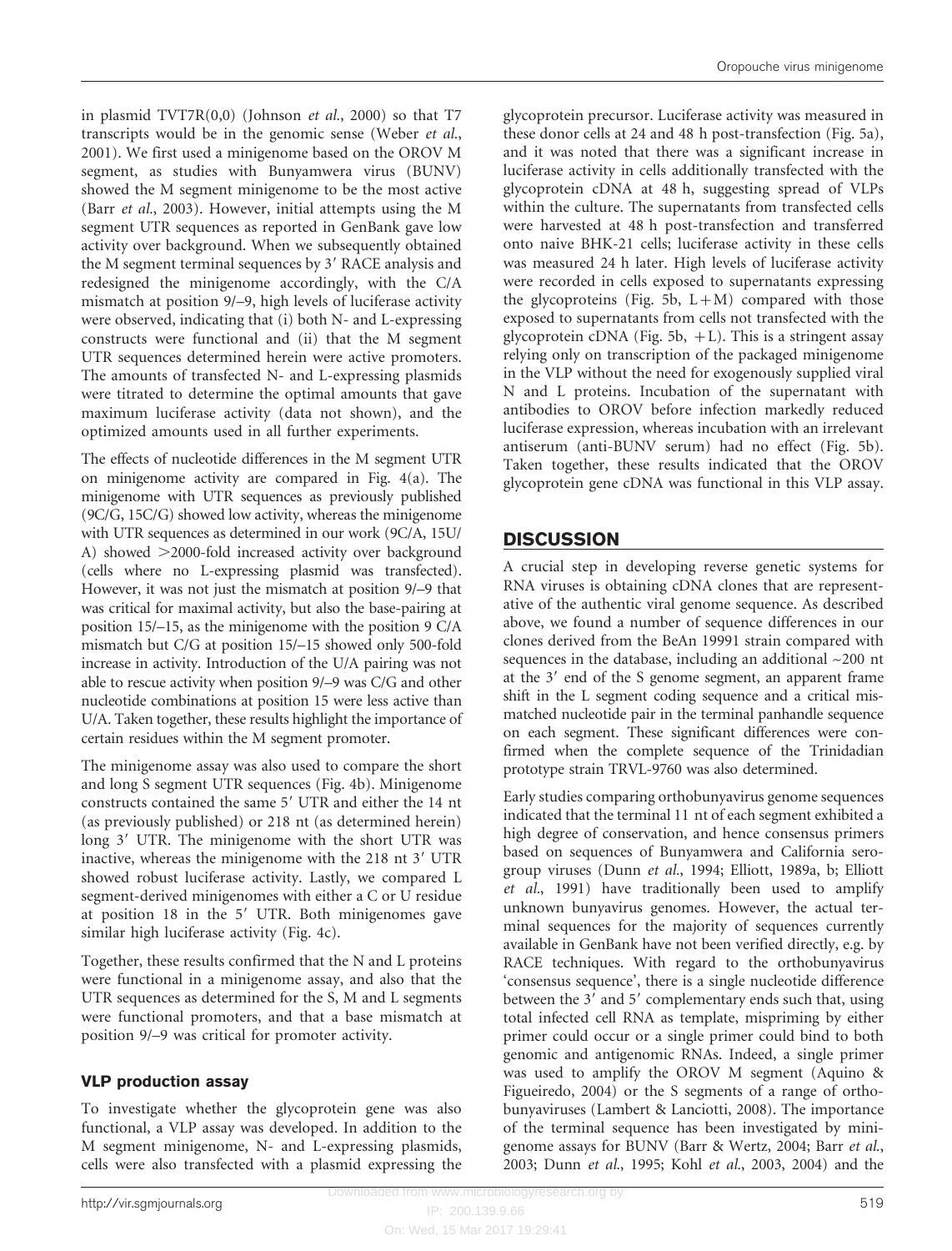<span id="page-7-0"></span>

Fig. 4. Minigenome assay. (a) Comparison of M segment-based minigenomes. BSR-T7/5 cells were transfected with 1 µg each pTM1OROV-L and pTM1OROV-N, 0.5 µg M segment minigenome-expressing plasmid, and 100 ng pTM1-FF-Luc; the background control lacked pTM1OROV-L. M segment minigenomes contained different nucleotides at position 9/–9 as indicated. Minigenome activity is expressed as fold induction over the background control. (b) Comparison of S segment minigenomes containing the published (14 nt) or newly defined long (218 nt) 5' UTR. (c) Comparison of L segment minigenomes containing a C or U at position 18 in the  $3'$  UTR. Error bars indicate  $SD$ .



Fig. 5. VLP production assay. BSR-T7/5 cells were transfected with 1  $\mu$ g each pTM1OROV-L and pTM1OROV-N, 0.5  $\mu$ g pTM1OROV-M, 0.5 µg M segment minigenome-expressing plasmid, and 100 ng pTM1-FF-Luc; control transfection mixes lacked pTM1OROV-L (No L) or pTM1OROV-M (+L). At 24 or 48 h post-transfection, clarified supernatants were used to infect naive BHK-21 cells, and luciferase activity measured 24 h later. (a) Minigenome activity in transfected BSR-T7/5 cells at 24 or 48 h post-transfection. (b) Minigenome activity in BHK-21 cells infected with supernatants from cells in (a). VLPs were also incubated with anti-OROV antibodies (+ve) or irrelevant antibodies (–ve) before infection of cells as indicated. Error bars indicate SD.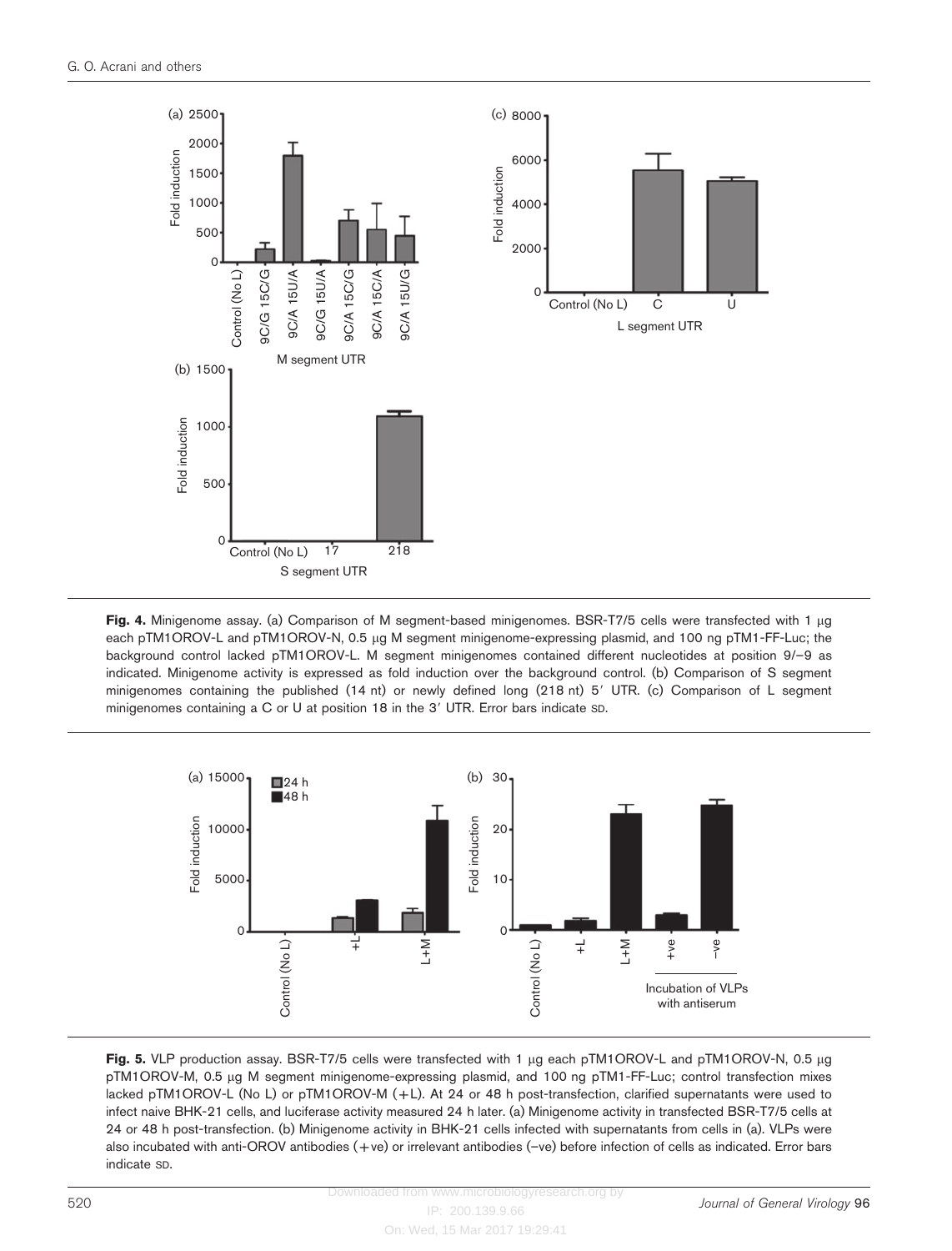mismatch at position 9/–9 was shown to be crucial for promoter activity (Barr & [Wertz, 2005](#page-9-0)). As more diverse orthobunyavirus genomes have been sequenced, particularly using next-generation sequencing methods (deep sequencing) that are not reliant on specific primers to amplify cDNA, it has become clear that there is more variation in the 'bunyavirus consensus' than observed between Bunyamwera and California serogroup viruses (e.g. Ladner et al.[, 2014b](#page-10-0)), highlighting the requirement for direct determination of the terminal sequences. In a similar vein, as the genomes of more members of the genus Phlebovirus (another genus in the family Bunyaviridae) have been sequenced, it is apparent that the termini also diverge from the 'phlebovirus consensus' [\(Dilcher](#page-10-0) et al.[, 2012a; Elliott & Brennan, 2014; Matsuno](#page-10-0) et al., [2013](#page-10-0)).

A recent paper (Ladner et al.[, 2014a](#page-10-0)) suggested the standards that should be applied to viral genome sequence determination and we strongly support the recommendations proposed therein.

Saeed *et al.* [\(2000\)](#page-10-0) reported the first nucleocapsid gene sequences of 28 strains of OROV, including the prototypic Trinidadian OROV isolate TRVL-9760 and the Brazilian isolate BeAn 19991. They determined the complete S segment to be 754 bases and noted the unusually short length of the 3' UTR, just 14 bases after the translational stop codon, compared with other orthobunyavirus S segments. They employed various experimental procedures to verify the 3' UTR, including chemical denaturation of the purified viral RNA with methylmercury hydroxide before RT-PCR (in case there was a secondary structure that impeded reverse transcription), and a 5' RACE procedure using both purified viral RNA and total cellular RNA as starting material (Saeed et al.[, 2000\)](#page-10-0). All approaches yielded that same short 3' UTR. Our results indicate that the true length of the S segment is actually 958 nt, which was verified by independent experimental analyses, including deep sequencing of the TRVL-9760 strain. Examination of the correct sequence reveals an internal region highly similar to the terminal sequence that could hybridize with the primer and in our studies resulted in two PCR products. The functionality of the longer 3' UTR determined in this study was demonstrated in the minigenome assay.

We further confirmed that the sequences of the BeAn 19991 N and L proteins were functional in driving reporter gene expression from minigenomes, and similarly that the determined UTR sequence for all three segments could be used to construct functional minigenomes. Lastly, by cotransfecting a cDNA that expressed the glycoprotein gene, we produced VLPs that were capable of packaging a minigenome and infecting naive cells. Taken together, these data provide strong evidence that the cDNA clones reported in this paper are fully functional and pave the way to establishing a virus rescue system. The availability of such a system will play a crucial role in understanding the molecular biology of this important yet poorly characterized emerging viral zoonosis.

#### METHODS

**Cells and virus.** Vero-E6 and murine IFNAR<sup> $-/-$ </sup> cells were grown in Dulbecco's modified Eagle's medium (Invitrogen) supplemented with 10 % FCS. BHK-21 cells were grown in Glasgow minimal essential medium (GMEM; Invitrogen) supplemented with 10 % newborn calf serum and 10 % tryptose phosphate broth (TPB; Invitrogen). BSR-T7/5 cells, which stably express T7 RNA polymerase ([Buchholz](#page-10-0) et al., [1999](#page-10-0)), were grown in GMEM supplemented with 10 % FCS, 10 % TPB and 1 mg G418 ml<sup> $-1$ </sup> (Geneticin; Invitrogen).

OROV strain BeAn 19991 was kindly donated by Professor Luiz Tadeu Moraes Figueiredo (University of Sao Paulo School of Medicine, Ribeirão Preto, Brazil) and strain TRVL-9760 was kindly provided by Dr Robert Shope (University of Texas Medical Branch, Galveston, TX, USA). A sample of total infected cell RNA obtained from strain H759025 AMA2080 was provided by Dr Pedro Vasconcelos (Department of Arboviruses and Hemorrhagic Fevers, Evandro Chagas Institute, Ministry of Health, Ananindeua, Brazil).

All experiments with infectious viruses were conducted under Containment Level 3 laboratory conditions.

Cloning of OROV cDNA. OROV was grown in BHK-21 cells at 37 °C, and after 30 h both cells and supernatant were harvested, and RNA extracted using TRIzol reagent (Invitrogen). cDNAs to each segment were synthesized separately, using segment-specific primers for the L and M segments (OROLFg and OROMFg, [Table 1](#page-2-0)), and random primers (Promega) for the S segment, together with Moloney murine leukemia virus (MMLV) reverse transcriptase (Promega). Each cDNA preparation was used in a segment-specific PCR using the appropriate primer pairs (OROMFg/OROMRg for the M segment and OROSFg/OROSRg for the S segment; [Table 1\)](#page-2-0) and KOD Hot Start DNA polymerase (Merck), according to the manufacturer's protocol. The full-length PCR products were cloned into pGEM-T Easy (Promega). After selection of positive clones, the inserts were excised by digestion with BsmBI and ligated into BbsI-linearized plasmid TVT7R(0,0) ([Johnson](#page-10-0) et al., 2000). The L segment cDNA was amplified in two fragments using primer pairs (OROFLg/OROL1 and OROL2/OROLRg; [Table 1\)](#page-2-0). The first primer pair amplified nt 1–3706 and the second pair amplified nt 3537–6852, resulting in two PCR products with a 170 bp overlapping region containing a unique BsgI restriction site (nt 3590 in the full-length segment). PCR products were purified from an agarose gel and then cloned into pGEM-T Easy. The inserts were excised by digestion with restriction enzymes BsgI and BsmBI, and the full-length L segment was assembled by ligating both fragments with BbsI-linearized TVT7R(0,0). The cDNA inserts included an extra G residue at their 5' ends for efficient T7 transcription and the inserts were cloned such that T7 polymerase would transcribe antigenome-sense RNAs. The plasmids were designated pTVTOROVL, pTVTOROVM and pTVTOROVS.

Construction of protein-expressing and minigenome-expressing plasmids. The complete ORFs in the L and M segments were amplified by PCR using specific primers (pTM1 series in [Table 1\)](#page-2-0) and the pTVT7 transcription plasmids as templates, and subcloned into expression vector pTM1 (Moss et al.[, 1990\)](#page-10-0), under the control of the T7 promoter and encephalomyocarditis virus internal ribosome entry site sequence. The constructs were designated pTM1OROV-L and pTM1OROV-M. To generate a plasmid expressing only the N protein, we introduced three point mutations (T68C, T113C and G116A) into pTVTOROVS using primers OROdelNSsF and OROdelNSsR ([Table 1\)](#page-2-0), by QuikChange site-directed mutagenesis (Stratagene), prior to PCR amplification of the N ORF. These mutations changed the first and second methionine codons in the NSs ORF into threonine codons, and introduced an in-frame translation stop codon at codon 17; the coding sequence of the overlapping N ORF was unaffected. This plasmid was designated pTM1OROV-N.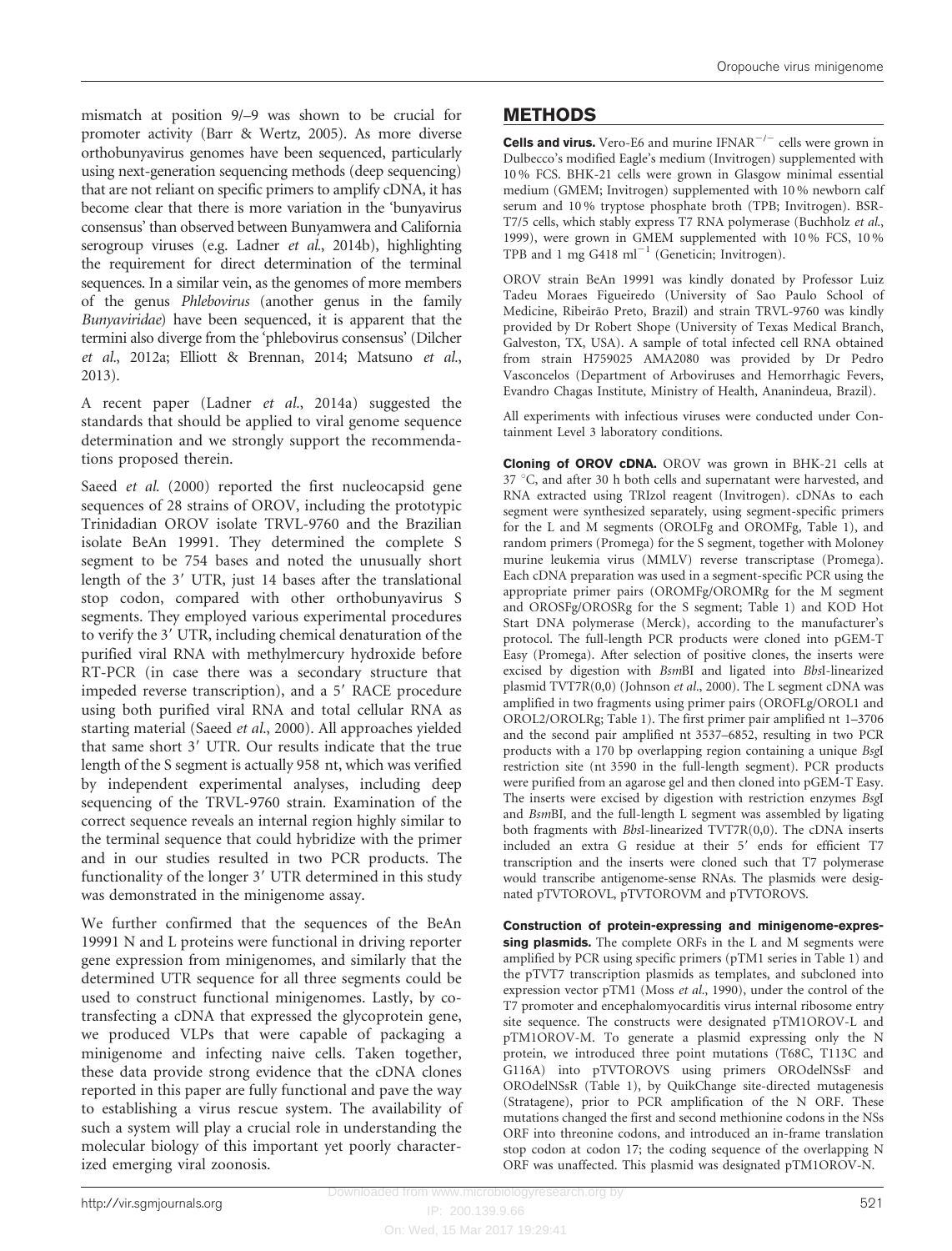<span id="page-9-0"></span>The minigenome plasmids were created in three steps. First, the sequence encoding the coding sequence in each pTVT7 clone was deleted by excision PCR, leaving the UTRs intact. These linearized DNAs were then used in an In-Fusion reaction (In-Fusion HD Cloning; Clontech) with PCR-amplified DNA of the Renilla luciferase gene. The amplified luciferase gene contained 15 nt extensions homologous to the OROV L, M or S segment UTR sequences in the linearized pTVT7 construct. The UTR–luciferase–UTR sequence was then amplified by PCR using primers containing 15 nt extensions homologous to the T7 terminator  $(5'$  end) and T7 promoter  $(3'$  end). This amplified products were combined with TVT7R(0,0) DNA in an In-Fusion reaction to generate minigenome-expressing plasmids such that in T7 transcripts the Renilla luciferase was in the negative sense. These constructs were designated pTVT7OROVSRen(-), pTVT7OROVMRen(–) and pTVT7OROVLRen(–).

Sequencing OROV BeAn 19991 5' and 3' termini. As total infected cell RNA contains both genomic and antigenomic segments, 3' RACE analysis was capable of generating both the 5' and 3' terminal sequences using strand-specific primers. Briefly, RNA was polyadenylated (Ambion) for 1 h at 37  $^{\circ}$ C and then purified using an RNeasy Mini kit (Qiagen). The polyadenylated RNA was then used in a reverse transcription reaction with MMLV reverse transcriptase (Promega) and oligo-d(T) primer, followed by PCR using  $3'$  PCR anchor primer (Roche) and the appropriate segment specific primer (OROVL\_anti/OROVL\_gen for the L segment and OROVM\_anti/ OROVM\_gen for the M segment; [Table 1\)](#page-2-0) with KOD Hot Start DNA polymerase (Merck). Amplified products were purified on an agarose gel and their nucleotide sequence determined.

To confirm the S segment terminal sequences, total infected cell RNA was first denatured at 90 $\degree$ C for 3 min and then ligated using T4 RNA ligase (New England Biolabs) for 2 h at 37  $\degree$ C. The reaction was heat inactivated at 65 °C and purified using an RNeasy Mini kit (Qiagen). cDNA was synthesized using MMLV reverse transcriptase (Promega) and oligonucleotide OROSlig1 ([Table 1](#page-2-0)). PCR was then performed with KOD Hot Start DNA polymerase (Merck) and primers OROSlig1 and OROSlig2 ([Table 1](#page-2-0)). The PCR product was purified on an agarose gel and its nucleotide sequence determined.

Pyrosequencing of the OROV TRVL-9760 strain. OROV TRVL-9760 was grown in IFNAR<sup>-/-</sup> cells at 37 °C and supernatant was harvested after 48 h. (Preliminary results showed that  $IFNAR^{-/-}$  cells gave the highest amounts of genomic RNA in the extracted supernatant compared with Vero-E6 or BHK-21 cells; unpublished observations.) For removal of cell debris, the supernatant was centrifuged at 700  $g$  for 10 min and at 2800  $g$  for 5 min, followed by filtration through a 0.2 µm sterile filter. To enrich viral particles, 20 ml cleared supernatant was mixed with 1.48 ml 5 M NaCl and 10.8 ml 30 % PEG8000 in NTE (100 mM NaCl; 10 mM Tris, pH 6.5; 1 mM EDTA), incubated on a shaker for 30 min at  $4^{\circ}$ C, and subsequently centrifuged at 6000  $g$  for 60 min at 4 °C. The virus pellet was resuspended in 500 µl PBS. RNA extraction was performed using PeqGold Trifast (Peqlab). To be able to cover the 3' terminal parts of the OROV genome segments, 500 ng self-complementary FLAC (full-length amplification of cDNAs) adapters were ligated to 500 ng purified viral RNA as described previously [\(Dilcher](#page-10-0) et al., [2012b\)](#page-10-0). To achieve coverage of the  $5'$  terminal parts, a  $5'$  RACE RNA adaptor (Ambion) was ligated to the viral RNA after the removal of two phosphate groups via RNA 5'-polyphosphatase. To remove unligated adapters, a subsequent purification step was performed using a CleanAll DNA/RNA Clean-Up and Concentration kit (Norgen Biotek). The concentration of the adaptor-ligated and purified ssRNA was determined by Qant-iT RiboGreen assay (Invitrogen). Then, 60 ng adaptor-ligated viral RNA was amplified and converted to dsDNA using a TransPlex Whole Transciptome Amplification kit (WTA2; Sigma-Aldrich). The newly synthesized

dsDNA was purified using a QIAquick PCR Purification kit (Qiagen), and DNA fragments  $\leq$ 350 bp were removed using Ampure-XP beads (Agencourt). A sample of 300 ng whole-genome amplified dsDNA was used for Titanium Shotgun Rapid Library Preparation and pyrosequencing on a Genome Sequencer FLX (Roche) as described in the FLX Titanium Protocol (Roche), but omitting the 'DNA fragmentation by nebulization' step. Assembly of the sequenced OROV genome segments was done by means of the Genome Sequencer FLX System software package version 2.3 (GS De novo Assembler, GS Reference Mapper) in combination with the commercially available SeqMan Pro version 10.1.1 (DNASTAR, Lasergene).

Minigenome and VLP assays. Subconfluent monolayers of BSR-T7/5 cells were transfected with 1 µg each pTM1OROV-L and pTM1OROV-N, 0.5 µg minigenome-expressing plasmid, and 100 ng pTM1-FF-Luc ([Weber](#page-10-0) et al., 2001). At 24 h post-transfection, Renilla and firefly luciferase activities were measured using a Dual-Luciferase Reporter Assay kit (Promega).

To generate VLPs, the M segment minigenome transfection mix was supplemented with 0.5 µg pTM1OROV-M. At 24 and 48 h posttransfection, supernatants were harvested, clarified by centrifugation (4000 r.p.m. for 5 min at 4  $^{\circ}$ C), digested with benzonase and used to infect BHK-21 cells. Renilla activity was measured after 24 h using a Renilla Reporter Assay kit (Promega). To neutralize the VLPs, samples were incubated with hyperimmune mouse ascetic fluid to OROV or with anti-BUNV rabbit antiserum for 1 h at room temperature before infecting BHK-21 cells.

# ACKNOWLEDGEMENTS

This work was supported by a Wellcome Trust Senior Investigator Award to R. M. E. (099220), a Medical Research Council postgraduate studentship to N. L. T.-L., a FAPESP-Sao Paulo Research Foundation fellowship to G. O. A. (2013/02798-0, CNPQ) and a CAPES-National Council for the Improvement of Higher Education (Brazil) scholarship to D. E. A. S. (3851/10-9).

# REFERENCES

Afonso, A., Abrahantes, J. C., Conraths, F., Veldhuis, A., Elbers, A., Roberts, H., Van der Stede, Y., Méroc, E., Gache, K. & Richardson, J. (2014). The Schmallenberg virus epidemic in Europe – 2011–2013. Prev Vet Med 116, 391–403.

Anderson, C. R., Spence, L., Downs, W. G. & Aitken, T. H. (1961). Oropouche virus: a new human disease agent from Trinidad, West Indies. Am J Trop Med Hyg 10, 574–578.

Aquino, V. H. & Figueiredo, L. T. (2004). Linear amplification followed by single primer polymerase chain reaction to amplify unknown DNA fragments: complete nucleotide sequence of Oropouche virus M RNA segment. J Virol Methods 115, 51–57.

Aquino, V. H., Moreli, M. L. & Moraes Figueiredo, L. T. (2003). Analysis of oropouche virus L protein amino acid sequence showed the presence of an additional conserved region that could harbour an important role for the polymerase activity. Arch Virol 148, 19–28.

Barr, J. N. & Wertz, G. W. (2004). Bunyamwera bunyavirus RNA synthesis requires cooperation of  $3'$ - and  $5'$ -terminal sequences. J Virol 78, 1129–1138.

Barr, J. N. & Wertz, G. W. (2005). Role of the conserved nucleotide mismatch within 3'- and 5'-terminal regions of Bunyamwera virus in signaling transcription. J Virol 79, 3586–3594.

Barr, J. N., Elliott, R. M., Dunn, E. F. & Wertz, G. W. (2003). Segmentspecific terminal sequences of Bunyamwera bunyavirus regulate genome replication. Virology 311, 326–338.